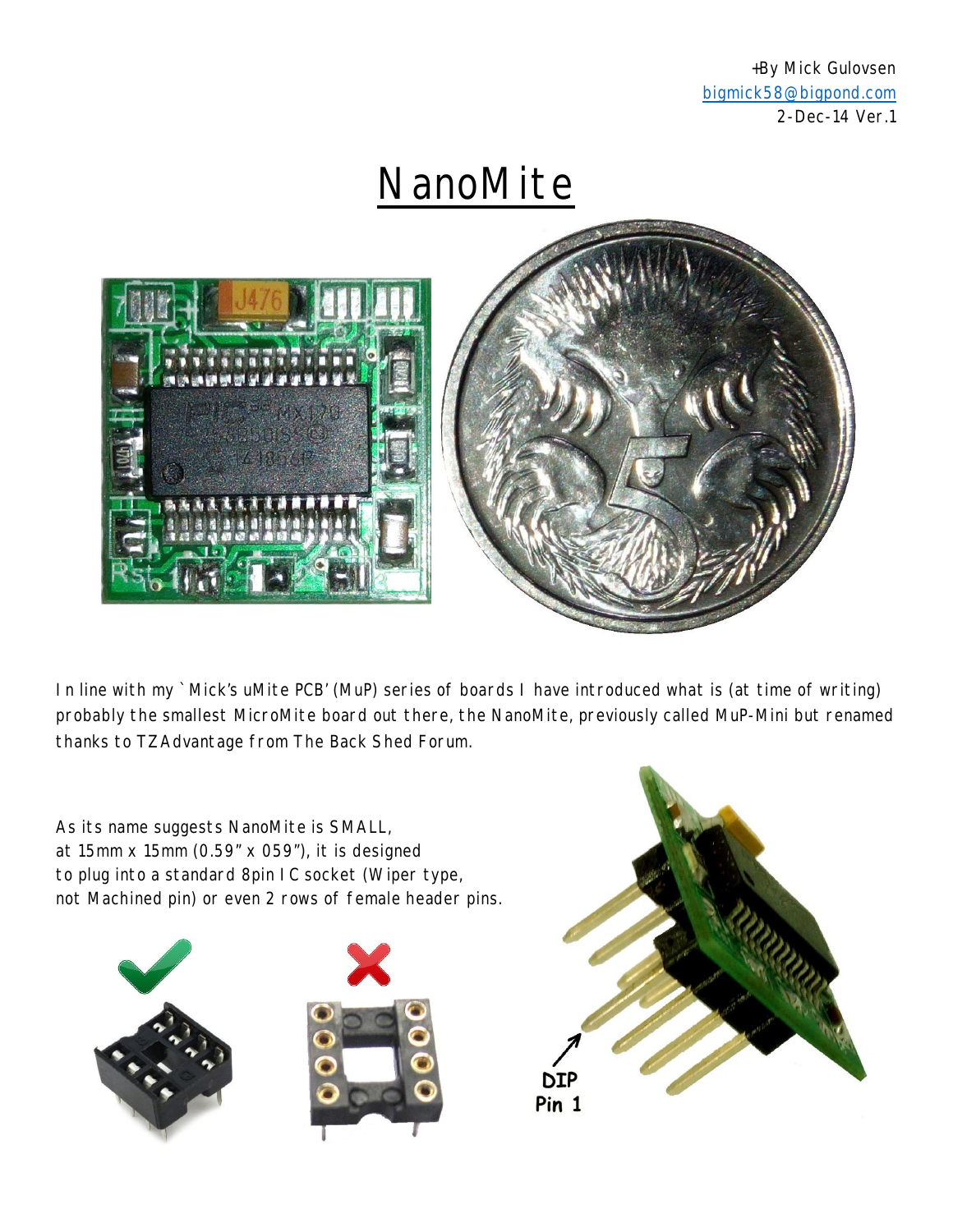#### **NOTE!!**

NanoMite is entirely surface mount and for that reason it is not recommended that beginners attempt a build unless they are really keen to learn. I won't go into how to solder SMD devices, there are many useful video clips on the internet especially on Youtube.com

NanoMite incorporates a SSOP version of the PIC32MX170F256B and is intended to be programmed with Geoff Graham's MMBasic but of course if you are a fluent `C speaker' there is no reason you couldn't write your own code from the beginning.

MMbasic (for the 28pin version of the '170 used here) supports 19 I/O lines. As the NanoMite only has 8 pins to connect to the outside world, 2 of which are GND and Power, some compromises had to be made as to which '170 pins were made available on the other 6 DIP socket pins. I selected a range of options to try to get as much versatility as possible. Each of the 6 configurable DIP pins can be optioned, via solder-link configuration pads, to either of 2 PIC32 pins.

The following table shows the configurations options available.

|                  | <b>Link Pads 1-2</b> |                         | <b>Link Pads 2-3</b>             |              |
|------------------|----------------------|-------------------------|----------------------------------|--------------|
| DIP <sub>8</sub> | Pin                  | <b>PIC32</b>            | Pin                              | <b>PIC32</b> |
| Pin#             | <b>Function</b>      | Pin#                    | <b>Function</b>                  | Pin#         |
| 1                | SPI Out/Dig/INT/Alog | 3                       | <b>Console Tx (Out)</b>          | 11           |
| 2 <sup>1</sup>   | PWM 1A/Dig/INT/Alog  | $\overline{\mathbf{4}}$ | <b>Console Rx (In)</b>           | 12           |
| 3                | PWM 1B/Dig/INT/Alog  | 5                       | <b>SPI In/Dig</b>                | 14           |
| $\overline{4}$   | <b>GND</b>           |                         |                                  |              |
| 5                | Dig/Com1 Rx          | 22                      | Dig/Count/I <sup>2</sup> C Data  | 18           |
| 6                | Dig/Com1 Tx          | 21                      | Dig/Count/I <sup>2</sup> C Clock | 17           |
| $\overline{7}$   | PWM 1C/Dig/INT/Alog  | 6                       | <b>Alog/Dig/SPI Clock</b>        | 25           |
| 8                | $Vec(2.3-3.6V)$      |                         |                                  |              |

**NOTE! The Rst Link Overrides The Selected Function of DIP8 Pin #1 This Enables PIC32 Pin 1 (MCLR) to be connected to DIP8 Pin #1**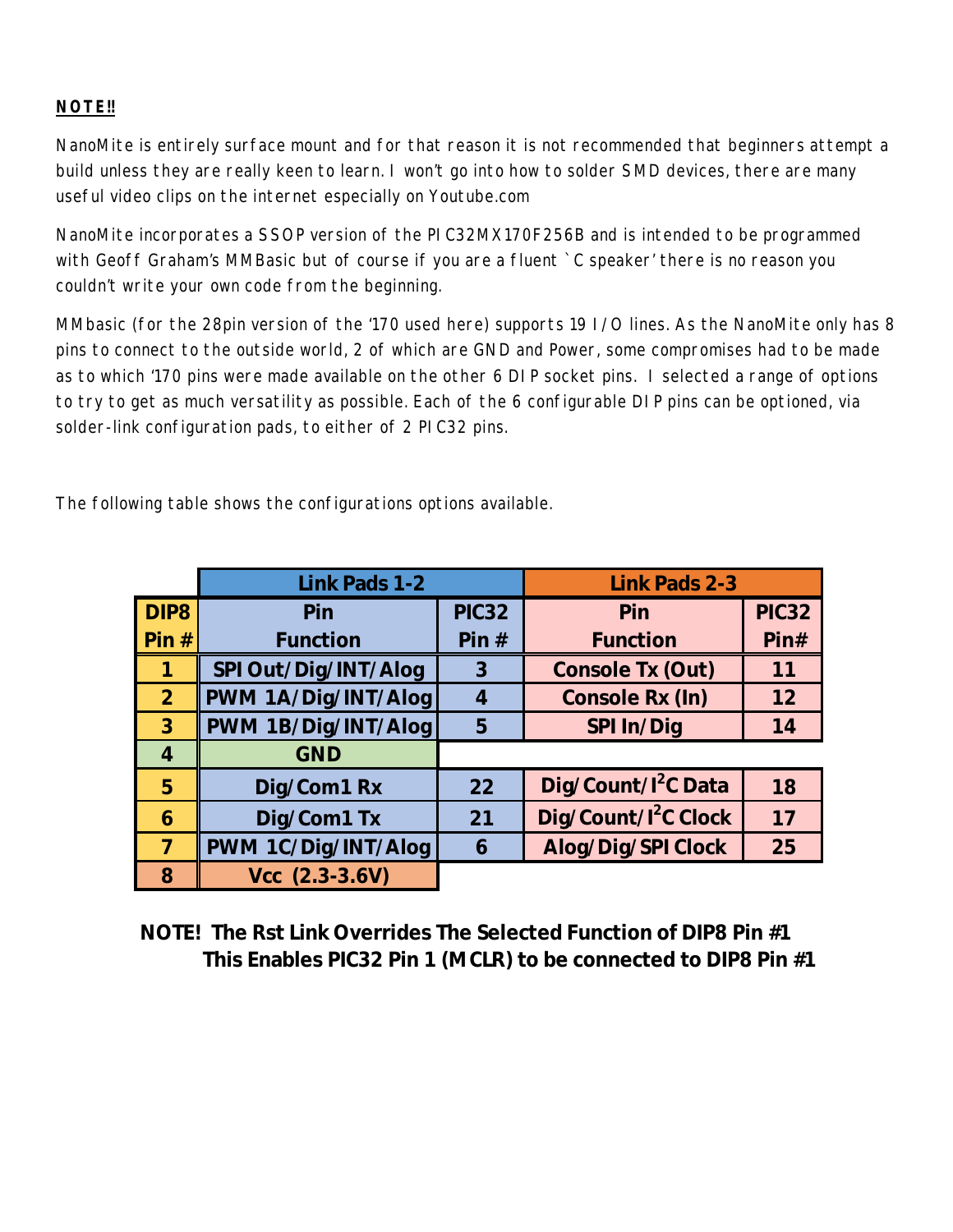

#### **Bill of Materials:**

| U1             | PIC32MX170F256B SSOP                      |  |
|----------------|-------------------------------------------|--|
| C <sub>1</sub> | 47uF 6v3 Low ESR SMD (1206 or 3228)       |  |
| C2             | 100nF SMD (0805)                          |  |
| C <sub>3</sub> | 100nF SMD (0805)                          |  |
| l R1           | 4k7 SMD (0805)                            |  |
|                | R <sub>2</sub> 4k <sub>7</sub> SMD (0805) |  |
| R <sub>3</sub> | 4k7 SMD (0805)                            |  |
|                | 2 rows of 4, 0.025" square SMD pins       |  |

NanoMite uses SMD square 0.025" pins, similar to the ones shown here to plug into a standard `wiper' type 8pin IC socket (Machined Pin IC sockets will not accept these pins) of course there other types of pins out there but they are generally not cheap or as commonly available.

R1 and R2 are pull-ups for the  $1^2C$  lines, If  $1^2C$  is not required you may omit these if desired.

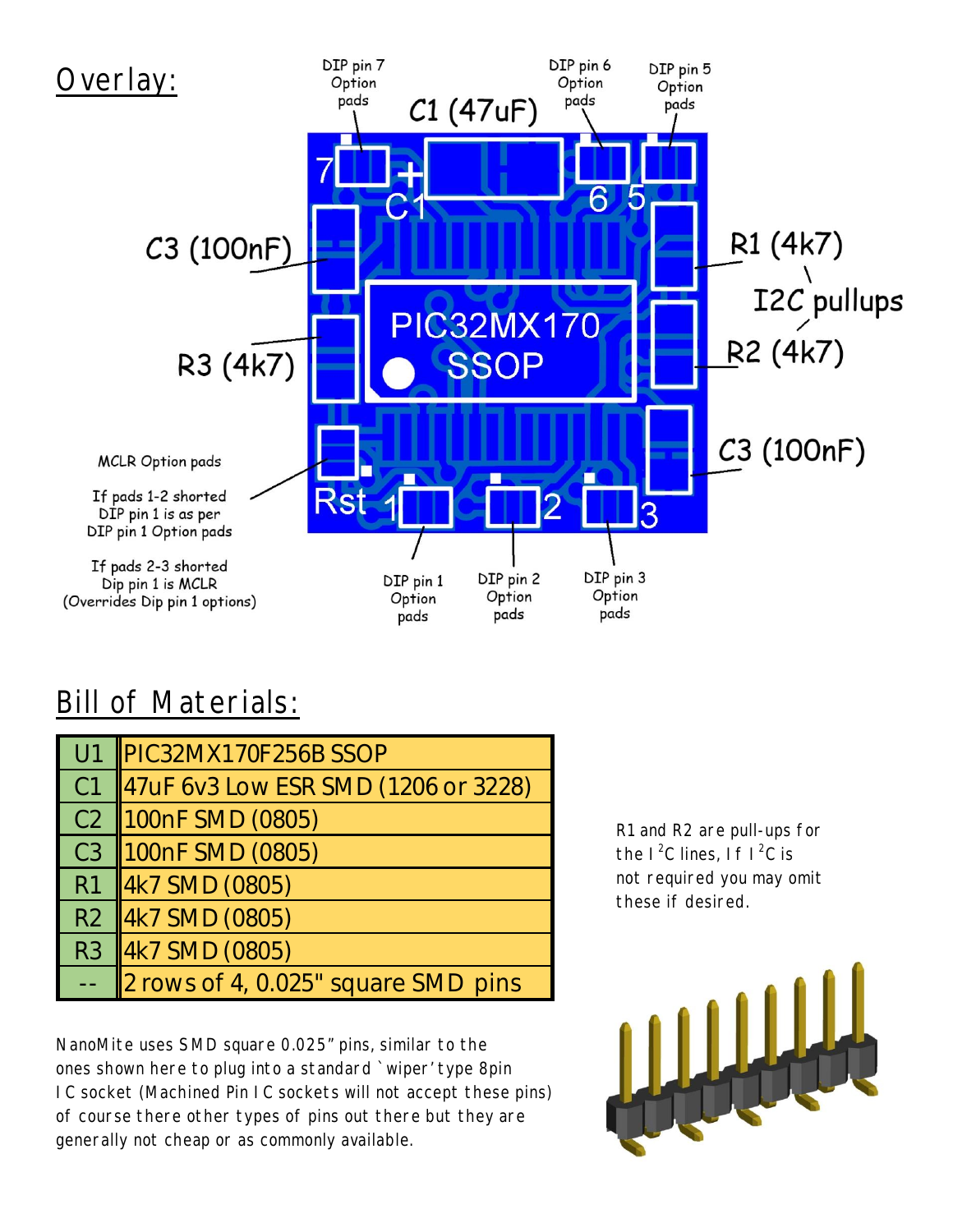

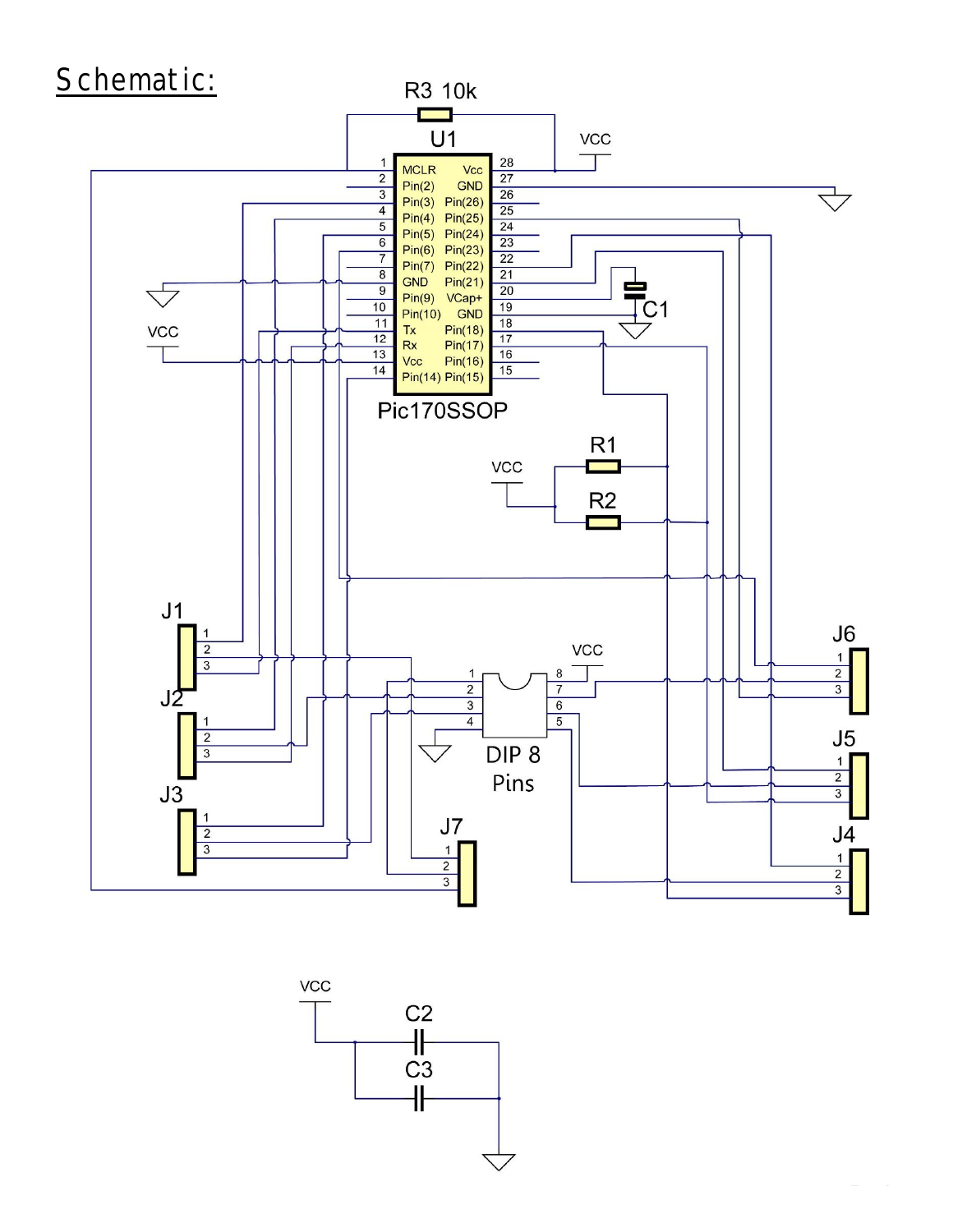# Flashing MMBasic:

As the PIC32MX170 has not been programmed with any firmware it will be necessary to flash it with the desired firmware.

To do this it will be necessary to configure solder-short link pads to the following settings:

Rst Pads 2-3 (this will put MCLR on DIP pin 1)

#2 Pads 1-2 (this will put PGD on DIP pin 2)

#3 Pads 1-2 (this will put PCC on DIP pin 3)

Then simply connect your PicKit3 or other programmer as shown in this diagram. In my testing I found it was possible to power the NanoMite from the PicKit3 whilst programming.



Once MMBasic has been flashed into NanoMite then reconfigure the solder-link pads according to your preferences by using the table on page 2.

Remember to reconfigure the Rst Solder-link pads back to pads 1-2 to allow the `#1' Solder-link pads to be selected (unless of course you actually want to have MCLR on DIP pin1).

## Construction Suggestions:

As NanoMite is entirely SMD, a reasonable degree of skill is required and as such I won't profess to try to suggest how best to solder each of the components.

That aside, I would suggest mounting the 2 rows of 4 SMD square (0.025") pins first and using these to hold the board secure whilst soldering the top side components by plugging it into a breadboard.

### Power Source:

NanoMite has no on board voltage regulator and requires this to be generated `off-board' and should be 2.3-3.6 Vdc.